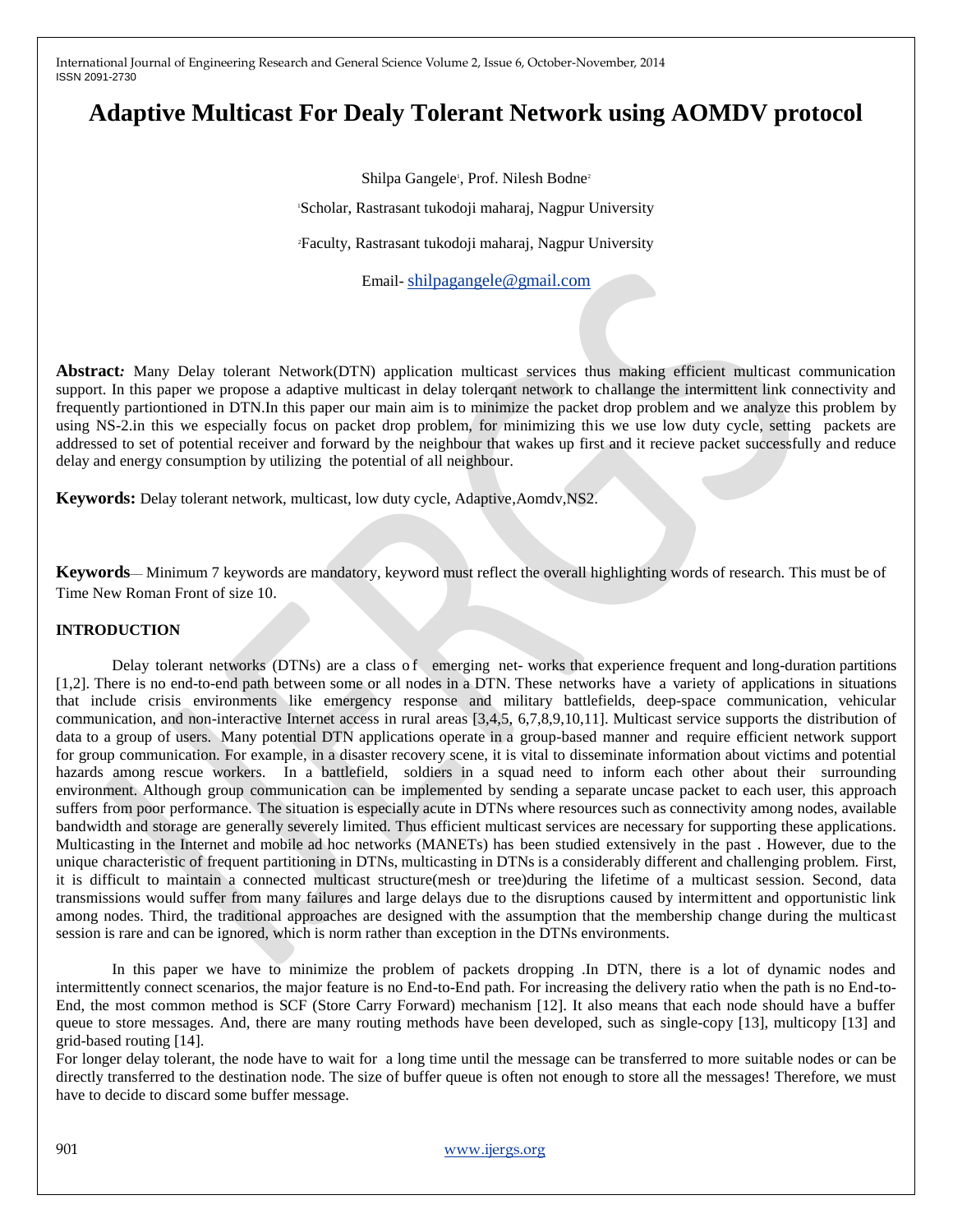

**Fig.1 Three types of packet drop problem**

## **ISSUES**

#### **Ad–hoc on demand distance vector routing (AODV):**

Ad–hoc on demand distance vector routing (AODV) is a stateless on-demand routing protocol . The Ad-hoc On Demand Distance Vector (AODV) classified under reactive protocols. The operation of the protocol is divided in two functions, route discovery and route maintenance. In Ad-hoc routing, when a route is needed to some destination, the protocol starts route discovery. Then the source node sends route request message to its neighbours. And if those nodes do not have any information about the destination node, they will send the message to all its neighbours and so on. And if any neighbour node has the information about the destination node, the node sends route reply message to the route request message initiator. On the basis of this process a path is recorded in the intermediate nodes. This path identifies the route and is called the reverse path. Since each node forwards route request message to all of its neighbours, more than one copy of the original route request message can arrive at a node. A unique id is assigned, when a route request message is created. When a node received, it will check this id and the address of the initiator and discarded the message if it had already processed that request. Node that has information about the path to the destination sends route reply message to the neighbour from which it has received route request message. This neighbour does the same. Due to the reverse path it can be possible. Then the route reply message travels back using reverse path. When a route reply message reaches the initiator the route is ready and the initiator can start sending data packets.

## **Dynamic Source Routing (DSR):**

Dynamic Source Routing is a Pure On-Demand routing protocol [17], where the route is calculated only when it is required. It is designed for use in multihop ad hoc networks of mobile nodes.DSR allows the network to be self organized and self configured without any central administration and network infrastructure. It uses no periodic routing messages like AODV, thus reduces bandwidth overhead and conserved battery power and also large routing updates. It only needs the effort from the MAC layer to identify link failure.DSR uses source routing where the whole route is carried as an overhead. [16]

## **Destination-Sequenced Distance Vector routing (DSDV):**

(DSDV) is a table driven routing scheme for ad hoc mobile networks based on the Bellman-ford algorithm.The improvement made to the Bellman-Ford algorithm includes freedom from loops in routing table by using sequence numbers [18].Each node acts as a router where a routing table is maintained and periodic routing updates are exchange, even if the routes are not needed. A sequence number is associated with each route or path to the destination to prevent routing loops. Routing updates are exchanged even if the network is idle which uses up battery and network bandwidth. Thus, it is not preferable for highly dynamic networks. In DSR, the whole route is carried with the message as an overhead, whereas in AODV, the routing table is maintained thus it is not required to send the whole route with the message during the Route Discovery process.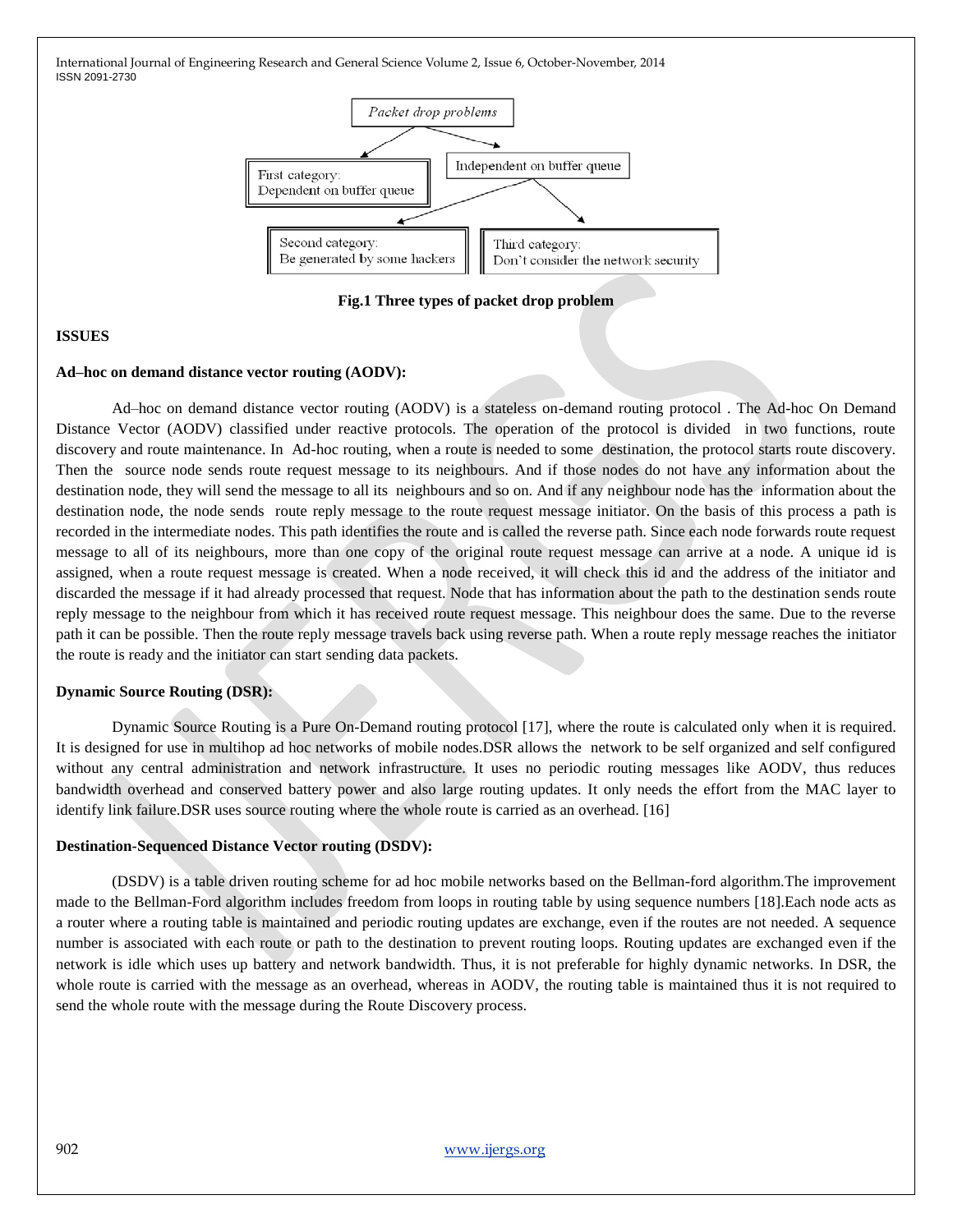# **Proposed Method for implementation of Adaptive multicast for DTN using Low duty Cycle**

#### **Ad-hoc On Demand Multipath Distance Vector Routing (AOMDV)**

Ad-hoc On Demand Multipath Distance Vector Routing is a extension of AODV. AOMDV employs the "Multiple Loop -Free and Link-Disjoint path" technique. In AOMDV only disjoint nodes are considered in all the paths, thereby achieving path disjointness. For route discovery route request packets are propagated throughout the network thereby establishing multiple paths at destination node and at the intermediate nodes. Multiples Loop-Free paths are achieved using the advertised hop count method at each node. This advertised hop count is required to be maintained at each node in the route table entry. The route entry table at each node also contains a list of next hop along with the corresponding hop counts. Every node maintains an advertised hop count for the destination. Advertised hop count can be defined as the "maximum hop count for all the paths". Route advertisements of the destination are sent using this hop count. An alternate path to the destination is accepted by a node if the hop count is less than the advertised hop count for the destination.

In this approach our aim is to minimize the dropping of packets when it delivers from the source to destination.firstly we do the multicasting in network here we use both multicast and broadcast for packet delivery.In this we consider one node as a broadcasting node and all other nodes as a reciver nodes and use ad-hoc on-demand multicast distance vector which is use for both multicast and broadcast and to reduce the duty cycle for packets to achive the less packets drop.because of these we also achive the minimization of cost because in delay tolerant network(DTN)we have a less delay,so for reducing the delay we do not have to add an extra devices,so automatically cost is reduced.



**Fig.2 Flow Diagram for Adaptive multicast for DTN**

903 www.ijergs.org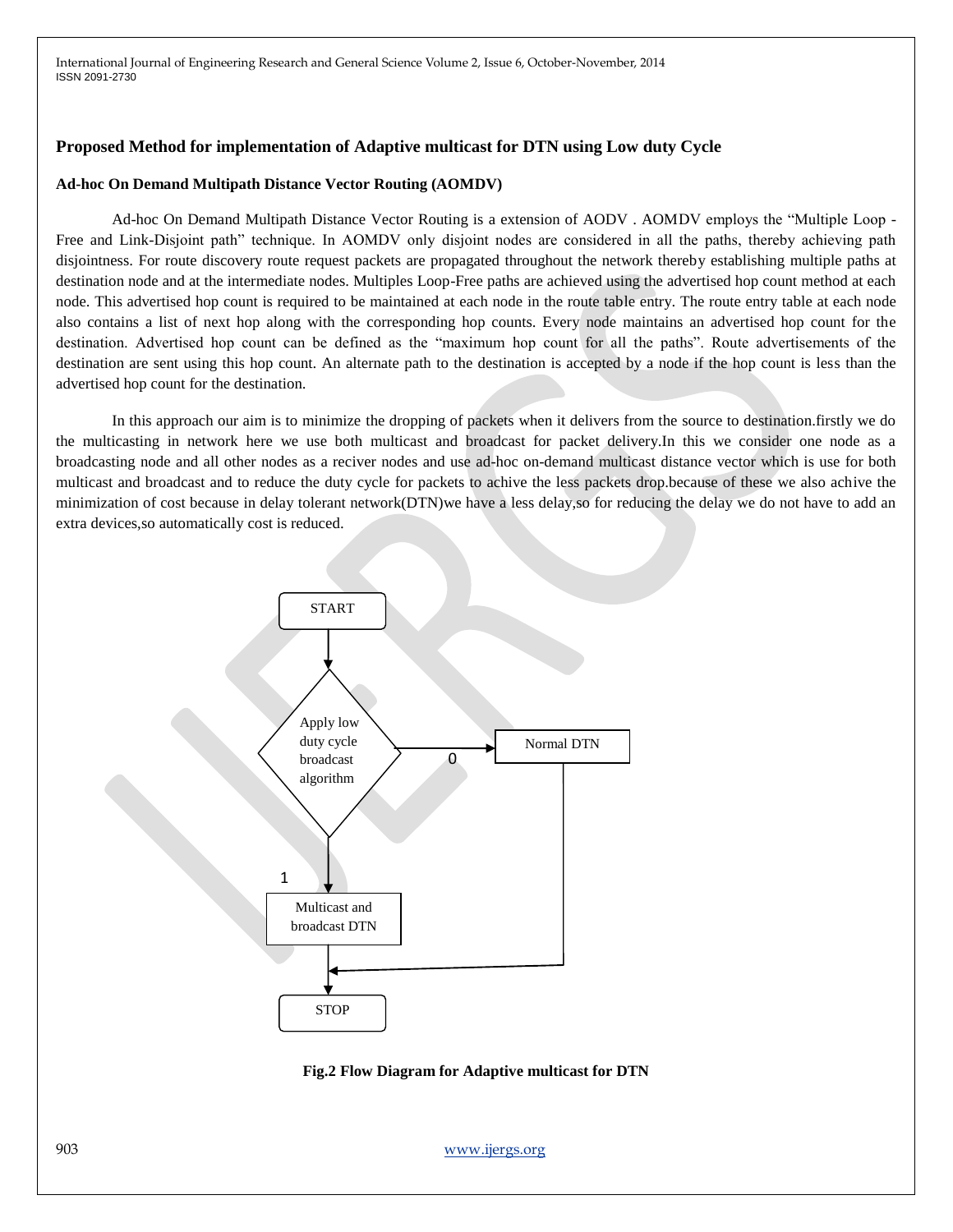In this section we have described about the tools and methodology used in our paper for analysis the performance i.e about simulation tool, Simulation Setup(traffic scenario, Mobility model) performance metrics used and finally the performance of protocols is represented by using excel graph.In this paper the simulation tool used for analysis is NS-2 which is highly preffered by research communities. NS is a discrete event simulator targeted at networking research. Ns provides substantial support for simulation of TCP, routing, and multicast protocols over wired and wireless (local and satellite) networks [15]. NS2 is an object oriented simulator, written in C++, with an Otcl interpreter as a frontend. This means that most of the simulation scripts are created in Tcl(Tool Command Language). If the components have to be developed for ns2, then both tcl and C++ have to be used. The flow diagram given in figure4 shows the complete working of NS2 for analysis

Simulation Setup

| NS version              | $Ns$ -allinone-2.34            |
|-------------------------|--------------------------------|
| Number of nodes         | 10 wireless nodes              |
| Traffic                 | <b>CBR</b> (Constant Bit Rate) |
| <b>CBR</b> Packet size  | 512 bytes                      |
| Simulation Area size    | $300 \times 300$ m             |
| Mobility model          | Random Way Point mobility      |
| Packet size             | 1000                           |
| Packet interval         | 0.01                           |
| Antenna Model           | Omni antenna                   |
| Radio propogation Model | Two way ground                 |

Fig-3 shows data transfer from source to destination. Dropping packets in fig shows the packets lost. Fig-4a nd 5 shows the graph of delay and throughput when packet size is 1000 bytes and interval between packet sending is 0.01 sec.From the graph we clearly see that the delay has become more when no duty cycle is applied,and when we applied that the delay will lwss and throughput is also nearly equal to hundred percent.



**Fig.3 Simulation Showing packet Transfer**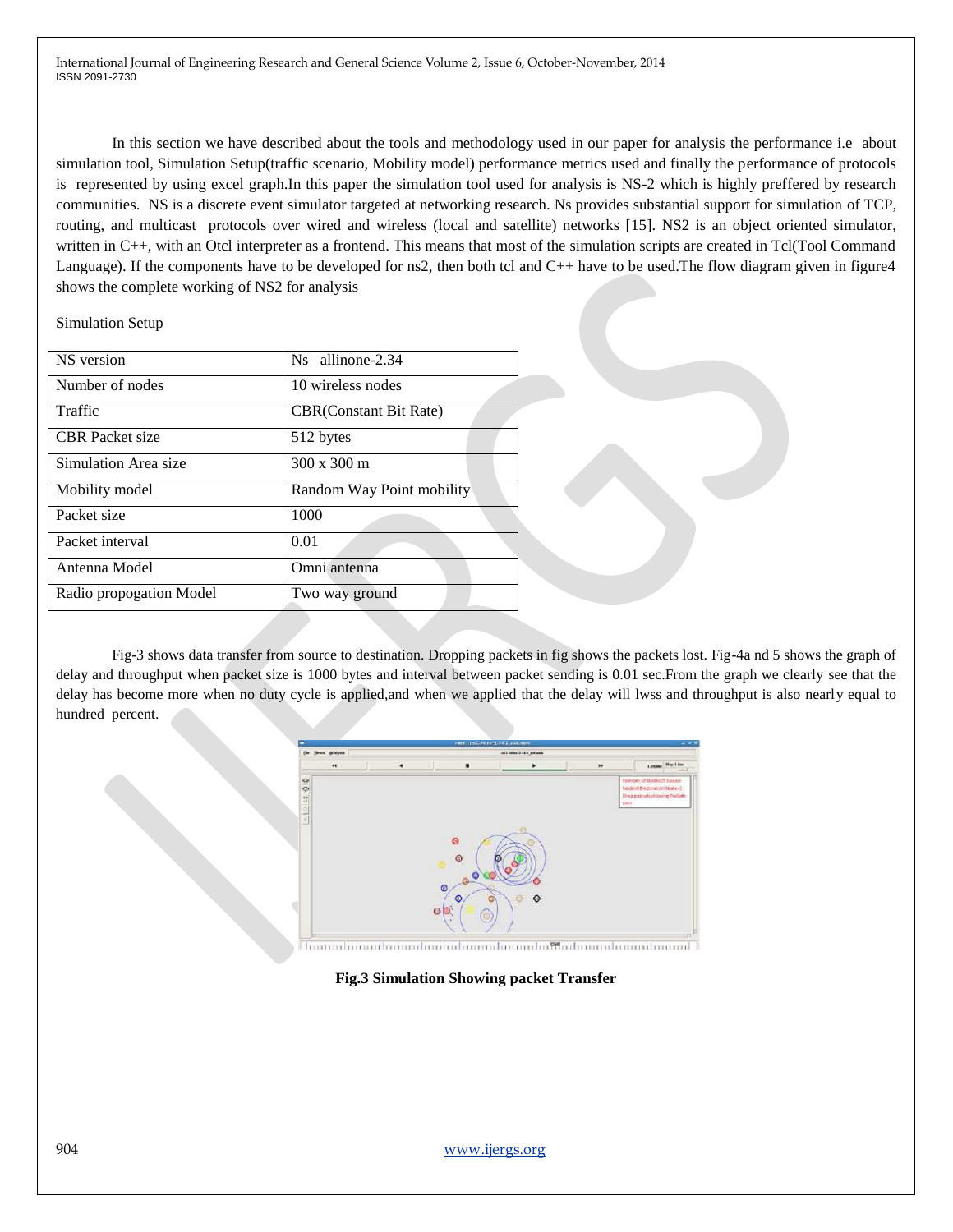

## **Fig.5 Graph of Optimized Delay and Throughput**

# **CONCLUSION**

This paper describes the design of Adaptive multicast for delay tolerant network.This paper evaluated the performance of normal DTN and DTN with low duty cycle.Comparision is based on the delay,throughput and energy.The design techniques that we have used in this paper to achive low delay, low cost, better throughput.For simulation we used network simulator NS-2.

#### **REFERENCES:**

- [1] A. A. Hasson, R. Fletcher, and A. Pentland. DakNet:A road to universal broadband connectivity. Wireless Internet UN ICT Conference Case Study, 2003.
- [2] D. Johnson and D. Maltz. Dynamic source routing in ad-hoc wireless networks. In ACM SIGCOMM, August 1996.
- [3] L. Aguilar. Datagram routing for internet multicasting. In Acmsigcomm84*,* 1984.
- [4] A. Chaintreau, P. Hui, J. Crowcroft, C. Diot, R. Gass, and J. Scott.Pocket switched networks: Real-world mobility and its consequences for opportunistic forwarding. Technical Report UCAM-CL-TR-617, University of Cambridge, Computer Lab, February 2005.

905 www.ijergs.org